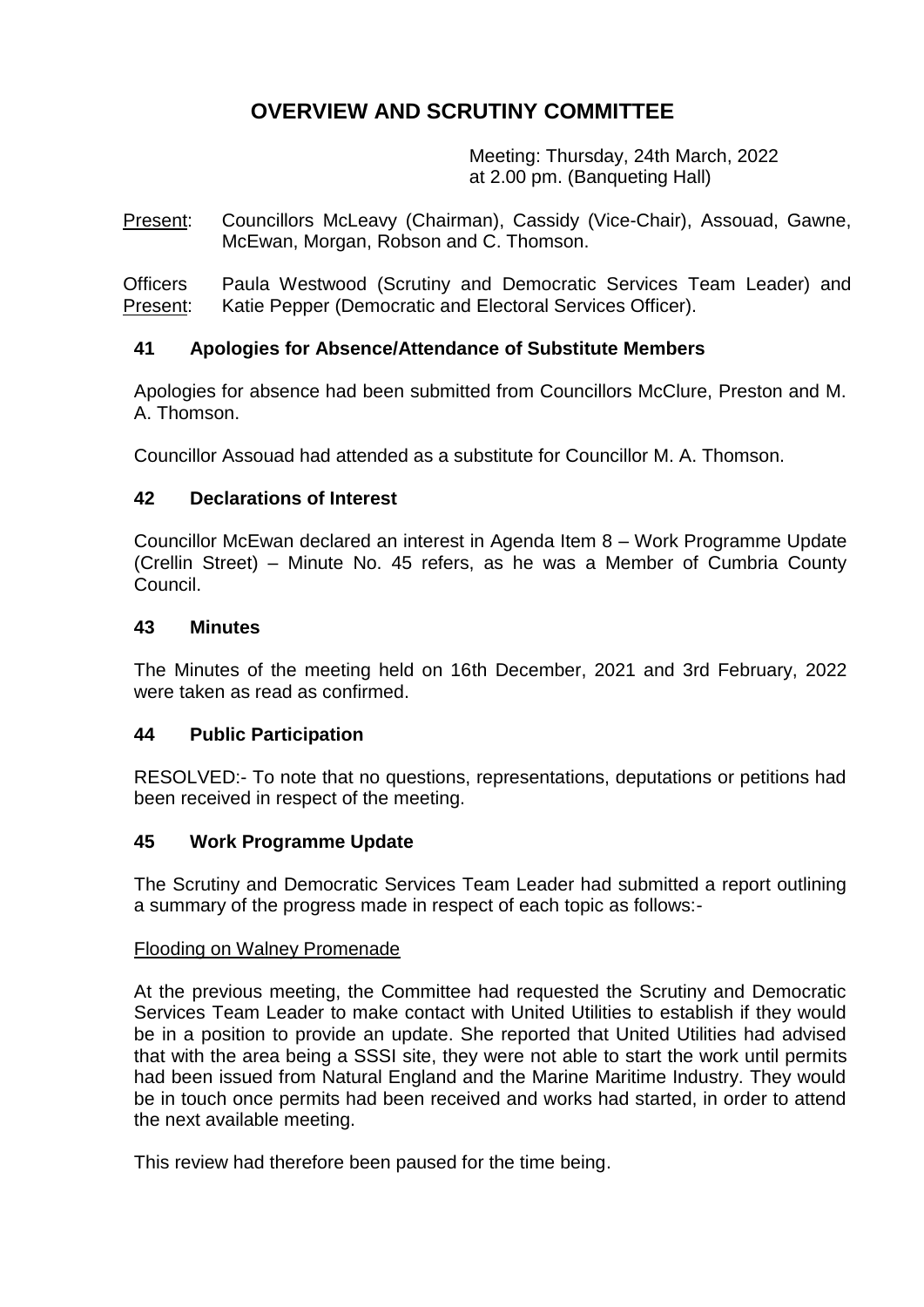#### Discretionary Housing Fund and Supported Housing Payments

At the previous meeting of the Committee the Chair had raised that the review had been taken out of the Committee's hands which they had originally been tasked to do. The Committee had requested that contact be made with the Chair of the Executive Committee to obtain an update on the issue. The review had been paused for the time being whilst further discussions took place regarding the scope of the review.

The review had been initiated by Cllr Ann Thomson, Leader of the Council. Following the last meeting, the Scrutiny and Democratic Services Team Leader had contacted the Leader to seek clarity on the scope of the review. However, it had since been agreed by the Executive Committee at their meeting on 9th March, as part of the Annual Review of the Constitution, to recommend the Council to agree that the Leader of the Council should not sit on Overview and Scrutiny Committee. The Committee had therefore been requested to consider whether they wished to continue the review and if so, the scope of the review and expected outcomes would need to be determined.

It was moved by Councillor Morgan and seconded by Councillor McEwan that the review into Discretionary Housing Fund and Supported Housing Payments should continue.

The Scrutiny and Democratic Services Team Leader had requested nominations for a Member to replace Councillor M. A. Thomson on this Work Group.

#### Arrangements for the Management of Piel Island

At the previous meeting of the Committee, Councillor McClure Chair of the Work Group had confirmed that following the meeting of the Work Group on 25th January, 2022 the Work Group had been satisfied that the review could be concluded. The Chair had requested Councillor McClure to report her recommendations at the next Committee meeting to conclude the review. The final report from the Piel Island Work Group had been covered under a separate agenda item (Minute No. 46 refers).

#### Impact of Covid-19 Going Forward

The Work Group had met on 7th February. Information had been noted including:-

- The number of cases in Cumbria throughout January had reduced, with the most significant reduction seen in the second week of January, then a steady decline thereafter;
- The rolling seven day average number of cases in Barrow at the time had been around 500 cases per 100,000 population which was similar to the other Districts in Cumbria. It was envisaged that case numbers would likely remain at that level as the Omicron variant was highly transmissible;
- It was anticipated that by the end of March, isolation rules would be lifted, although it was envisaged that PCR testing would remain in some form to test for new variants;
- The Council's Contact Tracing Team continue to assist the NHS Test and Trace System by contacting 'hard to reach' cases;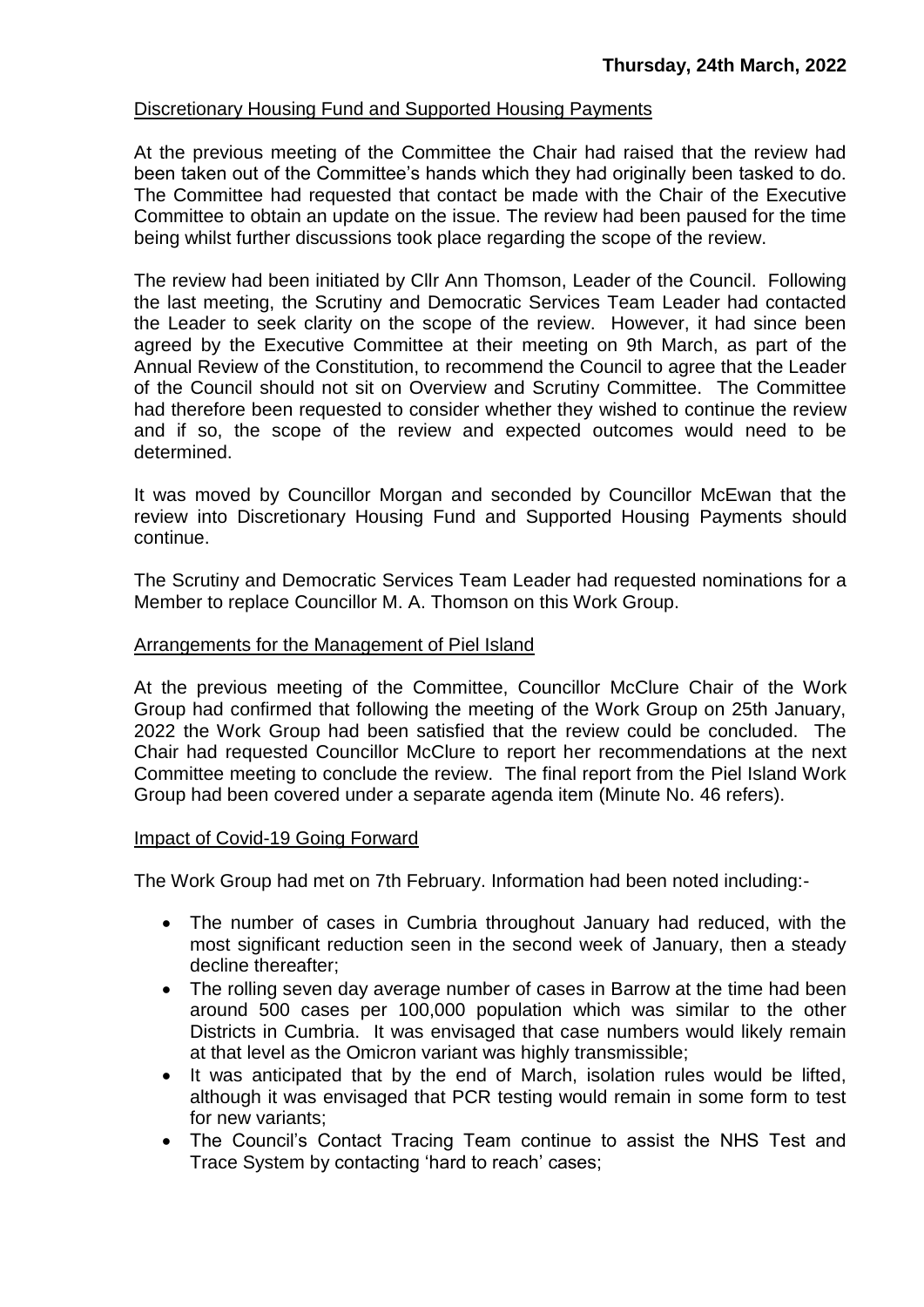Covid Marshalls had reduced to one session per fortnight on a Saturday morning at the Alfred Barrow Health Centre with around 500 vaccinations each session plus walk-ins.

The Work Group had considered that it would be appropriate to meet again at the end of March when it was anticipated that isolation rules would be lifted.

At the meeting the Chair advised that the vaccination programme would be increased with the new programme seeing around 5,000 over 75's or extremely vulnerable being offered vaccinations.

It had been noted that with rising case numbers and the virus still very active in the community, the Work Group would continue to meet regularly.

#### Crellin Street

At the previous meeting, the Committee had agreed that a Work Group be established to look further into ongoing issues in the Crellin Street vicinity emanating from food takeaway delivery services including parking on double yellow lines, obstructing delivery wagons and other road users, as well as reports of residents feeling intimidated walking past crowds of Uber Eats Drivers.

Following the initial meeting of the Work Group on 8th February, Members of the Work Group had requested for additional representatives to be invited to meet with them including Graham Barker (Head of Public Protection, Barrow Borough Council), as well as a representative from the Police and Cumbria County Council.

Councillor McEwan provided an update to the Committee stating that Barrow Local Committee had presented the issue to Cumbria County Council's Cabinet the previous week where the Cabinet had agreed to support Barrow Local Committee's request and explore the process and feasibility of adopting the DVLA devolved powers from the Secretary of State for Transport to take enforcement action on untaxed vehicles. He had suggested that in view of that, this review should be paused.

RESOLVED:-

- 1. To note the updates on progress in respect of each of the Work Groups;
- 2. To agree that the review into Discretionary Housing Fund and Supported Housing Payments should continue and that Councillor Assouad would join the Work Group and Councillor Morgan would be appointed the Lead Member on the Work Group; and
- 3. To agree that the review into Crellin Street should be paused.

## **46 Final Report of the Scrutiny Work Group - Piel Island**

The Scrutiny and Democratic Services Team Leader had presented the final report of the Scrutiny Work Group – Piel Island. The report outlined the background and scope of the review into the future management arrangements for Piel Island, along with the recommendations and conclusions from the Work Group as follows:-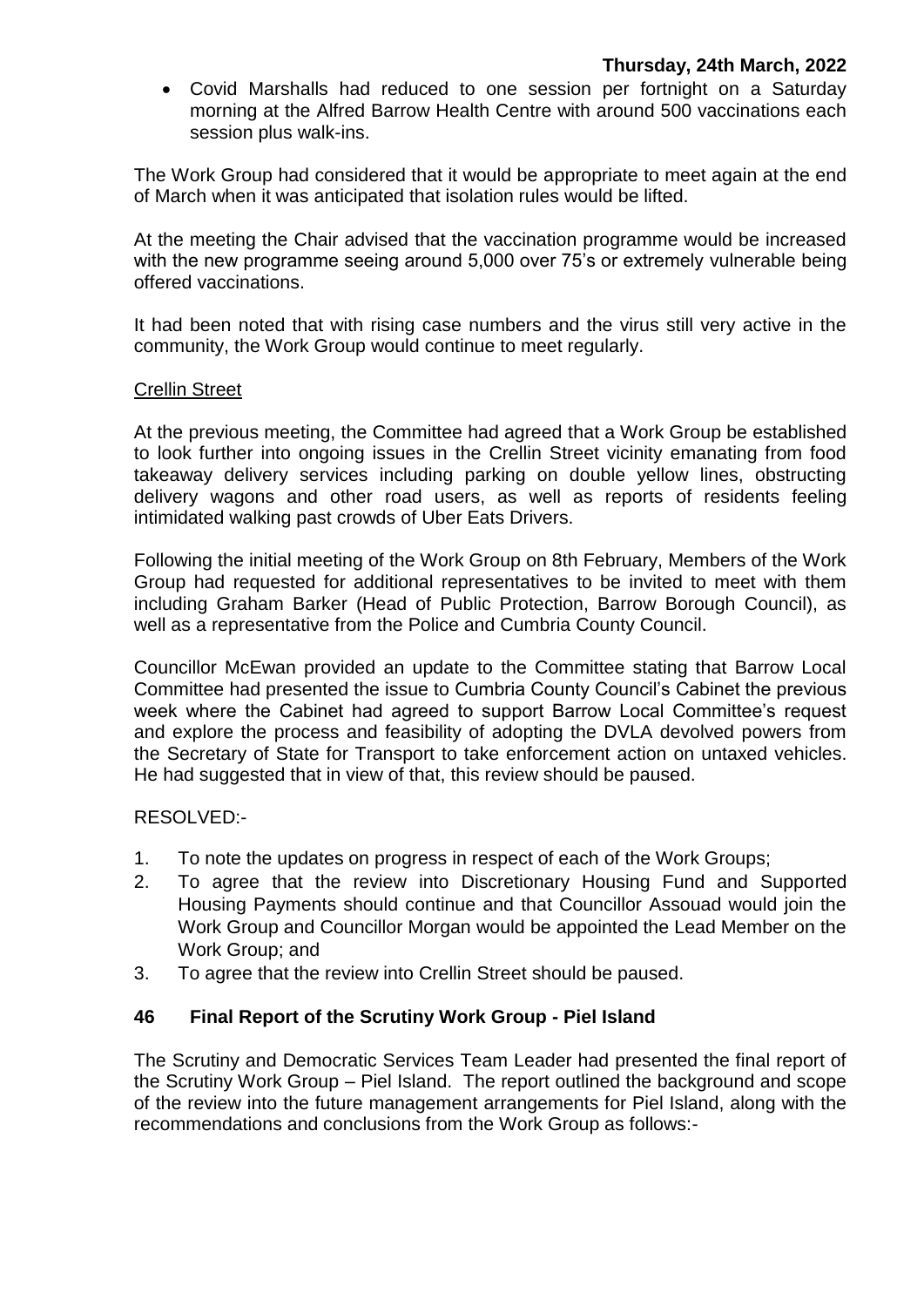## **Background**

Barrow Borough Council were the custodian of Piel Island and until late May 2021, the management of Piel Island, including the running of the Ship Inn, maintaining the toilet block and the Island grounds had been undertaken by the holders of a lease from the Council. The Leaseholders had decided before the end of their lease that they wished to terminate the arrangement.

Ensuring that Piel Island could be shown to its best advantage, the Council needed to fully understand its full potential for the future. To enable to the Ship Inn to reopen after a period of closure and early termination of the lease had taken considerable effort from a team of Council Officers who had volunteered to go over to Piel Island and repaint it, organise deep cleaning and deal with a range of other issues. This had been done within a couple of weeks to then enable the Council to show prospective interested partners around the premises.

For the last season and in the light of the impact of Covid, a pilot partnership approach had been put in place with a provider to truly understand what the longer-term management arrangements might look like to make the best of Piel Island for all. The provider was a local company that had experience in running pubs and they subsequently established the Piel Island Pub Company. The arrangement had been that it would be from June to September 2021 and be open book accounting to understand the cost and income from Piel Island.

## Scope of the Review

The Work Group wished to ensure that any long-term future management arrangements for Piel Island would be considered thoroughly in an open and transparent manner to ensure that a suitable and experienced operator would be appointed.

## Details of the Review

Members of the Work Group had visited Piel Island and had attended a number of meetings with the Director of People and Place during their review.

The Work Group had concluded the following lessons learnt from the 2021 season:-

- Piel Island was a unique place and any operator needed to appreciate the constraints offered by power, weather, access and its location within an area of Site of Special Scientific Interest;
- Visitors to Piel Island were short stay and wanted a basic meal and drink;
- Camping and paying a small fee for that was popular;
- The relationship with the ferry operator and the management arrangements for Piel Island were really important;
- Alternative access arrangements off the island besides the ferry needed to be in place;
- More outside seating was needed to facilitate visitors;
- The community ownership of Piel Island and its local appeal and natural habitat was really important;
- There were no incidents of anti-social behaviour reported, which was contrary to perception;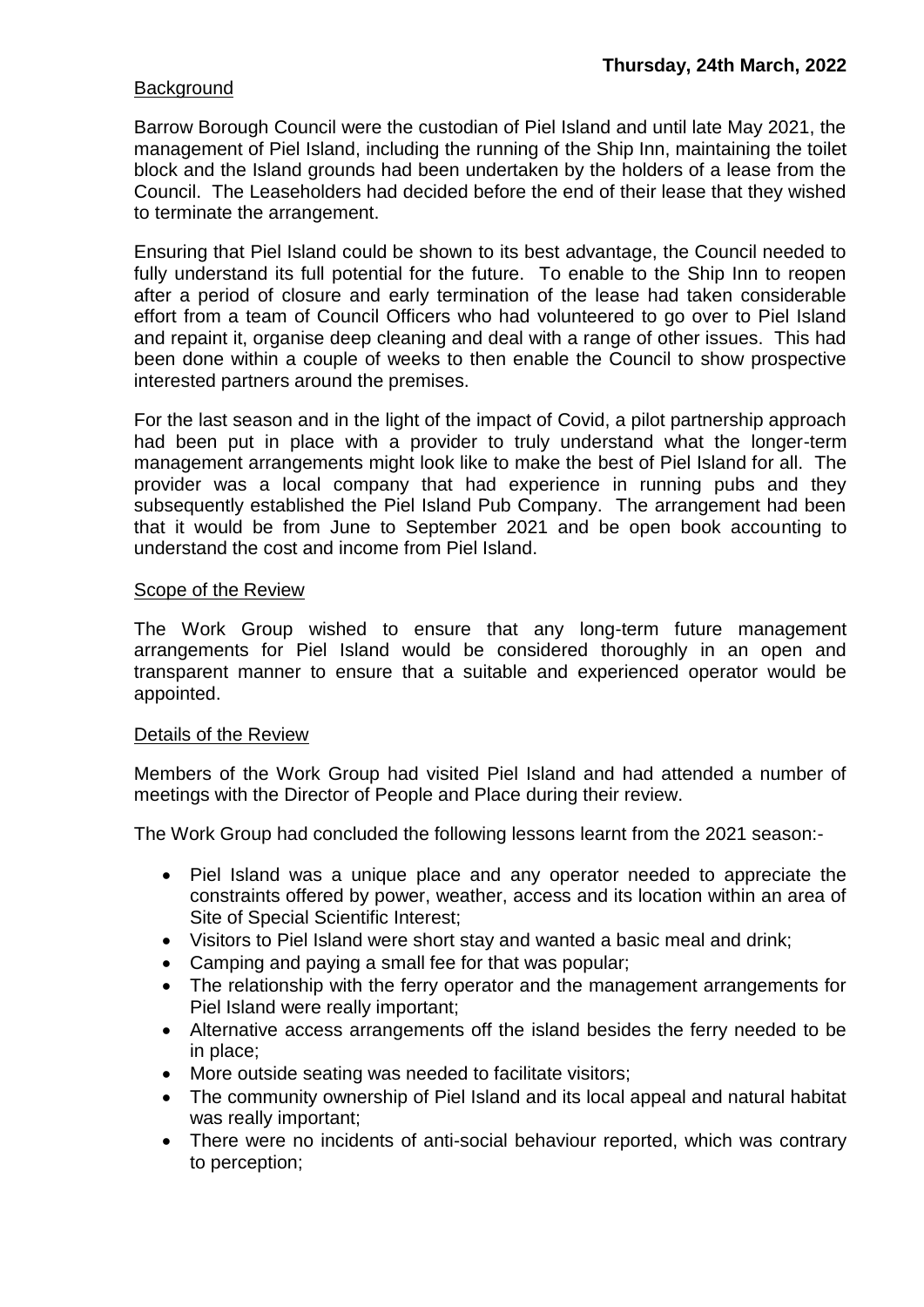- Any operator needed to manage and maintain the Island and its assets to a standard that the Council expects;
- All aspects of the Island except for external urgent repairs to the buildings and jetty maintenance would be the responsibility of the operator;
- Emergency planning for incidents with agencies was an essential part of any future management arrangements;
- There was potential for events and Piel Island was an essential element of any destination marketing. Any operator would need a formal relationship with the Council to enable this;
- Communications about Piel Island and whether buildings were open and food and drink was being served would be the responsibility of the operator; and
- Any operator needed experience in operating a licenced premises and with access to staff, financial sustainability and be prepared to open for a short period of the year whilst retaining responsibility for the premises and the Island all year round.

At the meeting of the Overview and Scrutiny Committee on 16th December, 2021 a detailed report had been presented from the Director of People and Place regarding the future management arrangements of Piel Island. The Committee had considered that report and agreed a number of recommendations to the Executive Committee as follows:-

- Agree to the proposed management arrangements as set out in the report and delegate authority to the Director of People and Place, in consultation with the Chair of Executive Committee, to undertake the procurement process and award the new contract;
- Note their appreciation for the work that officers put into getting the Ship Inn ready to be re-opened this season at very short notice;
- Note the lessons learnt from the partnership approach and thank the Piel Island Pub Company for their contribution; and
- Note that the Overview and Scrutiny Committee Piel Island Working Group would continue to receive progress updates.

The Committee had welcomed the plan for the future management arrangements of Piel Island but the Work Group needed to understand what had happened in the past, in terms of the selection process for the temporary operator for the 2021 season. A number of questions in that regard had been raised at the meeting which had been taken forward to a meeting of the Work Group in January 2022.

# **Conclusion**

Following further discussions with the Director of People and Place at the Work Group meeting in January 2022, the Work Group had concluded that they were satisfied that due process had been followed to set up the partnership arrangements for the 2021 season and that the Officers involved had done a fantastic job in the short space of time and other challenges faced, including Covid, to get the Island and the Pub up and running for the start of the season and to make Piel Island and its facilities available as often as possible for visitors during the 2021 season.

In respect of the long-term future management arrangements for Piel Island, it had been noted as per the recommendations to the Executive Committee outlined above that an open and transparent procurement process had been undertaken to award the new contract and the Work Group had welcomed the opportunity for them to oversee the Scoring Panel for the Tender submissions.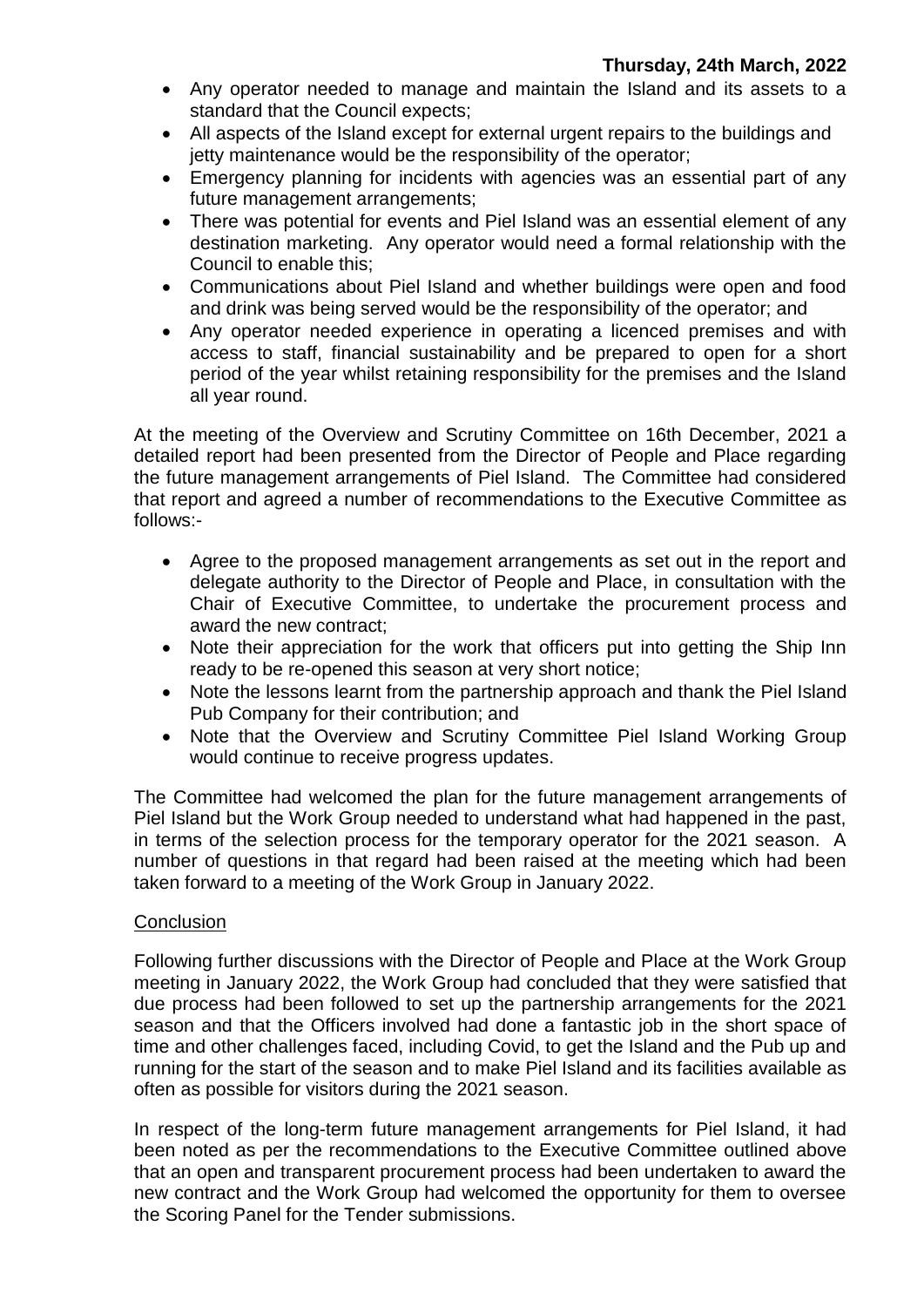The Work Group wished to make the following recommendations to the Executive Committee in order to conclude the review:-

- Clear, concise and agreed requirements to be set for the tenant who was selected;
- A targeted media campaign to be established to find the most suitably qualified tenant;
- Members of the Piel Island Scrutiny Work Group to be given the opportunity to oversee the scoring process;
- Visibility to Members of profit/loss e.g. performance management information on a regular basis (3 times annually);
- All Members to be kept fully updated on activities, performance and issues etc encountered by the Council and the Tenant at least twice annually or more frequently as necessary;
- Consideration be given to a Piel Island Member Group

It was moved by Councillor McEwan and seconded by Cassidy, and

## RESOLVED:-

- 1. To note the outcome of the review detailed in the report and that the Scrutiny Work Group for Piel Island had been satisfied for the review to be concluded; and
- 2. To agree that the report be submitted to Executive Committee for consideration of the recommendations as set out in the report.

## **47 Work Programme for 2022/2023**

The Scrutiny and Democratic Services Team Leader reported that the Overview and Scrutiny Committee were responsible for setting their own Work Programme and were expected to review at least one major policy issue during the municipal year. The Committee must give serious consideration to the number of issues to be reviewed during the year, to ensure that they were able to allocate resources sufficient to facilitate a thorough review of the issues selected.

An efficient and effective Overview and Scrutiny Committee work planning process ensured that the maximum value could be made of the Council's resources and that the outcome of the work would be linked to the Council Plan priorities. To that end, the Overview and Scrutiny Committee had adopted the following agreed procedure for work programming (Minute No. 35 of 16th December, 2021 refers):-

- Annual public consultation exercise to bring forward potential items for consideration;
- Preliminary prioritisation of submissions conducted by the Chair and Vice Chair and the Council's Senior Management Team using the agreed Work Planning Aid;
- A Work Planning Workshop involving the Committee members to allow discussion of the topics in an informal setting; and
- The proposed Work Programme to be agreed by the Committee.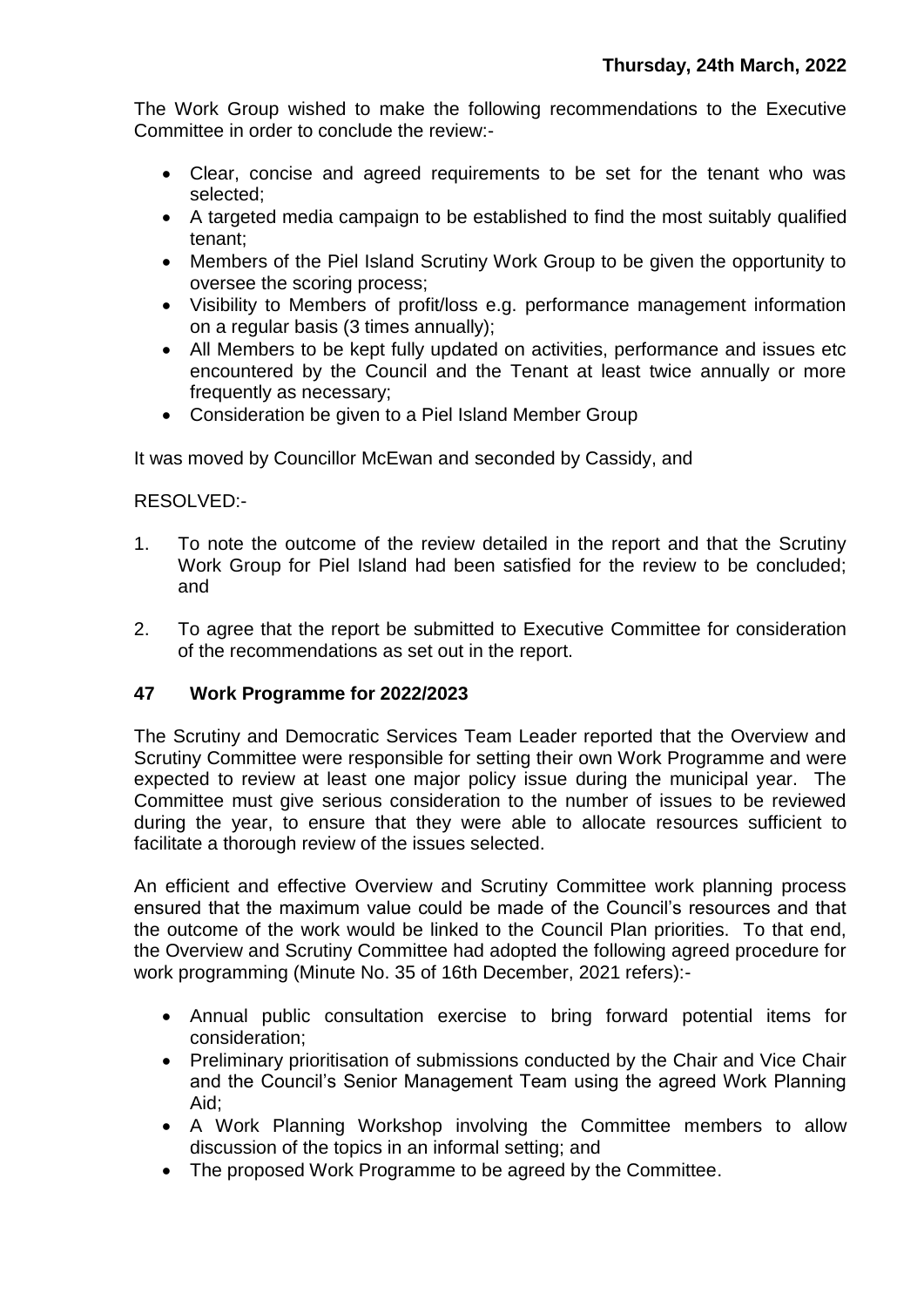Submissions for topics had been invited from the public, all Borough Councillors, Senior Officers within the Council, Parish and Town Council Clerks and partner organisations via a survey link on the Council's website.

The consultation exercise had brought forward two suggestions as follows:-

- 1) The Council's ongoing policy to prevent public access to the Town Hall; and
- 2) Transparency.

Further details had been provided as an Appendix to the report.

The Council's Senior Management Team had also considered that the following policies/strategies should pass through Scrutiny for consideration:-

- 1) Equality Strategy and Action Plan;
- 2) Customer Strategy and Action Plan;
- 3) Growing Forward Report and Action Plan; and
- 4) Anti-Social Behaviour Strategy

The Scrutiny and Democratic Services Team Leader had recommended that the following new items be included in the Work Programme for 2022/2023 in the following order of priority:-

- Review of Customer Strategy and Action Plan;
- Review of the Growing Forward Report and Action Plan;
- Review of Anti-Social Behaviour Strategy; and
- Review of Equality Strategy and Action Plan.

The Committee had been requested to note that the following items from the 2021/2022 Work Programme were still ongoing/paused and would be carried forward into 2022/2023:-

- Crellin Street (Paused)
- Flooding on Walney Promenade (Paused)
- Discretionary Housing Payments (Ongoing)
- Impact of Covid-19 Going Forward (Ongoing)

The Committee may have the capacity to undertake additional reviews throughout the year should the need arise. Any additional items for consideration would be considered in conjunction with the Work Planning Aid agreed by the Committee at their meeting on 16th December, 2021.

It was moved by Councillor Cassidy and Seconded by Councillor McEwan that a review of the memorial benches policy be added to the work programme, this would take place six months after implementation of the policy (after 10th May).

The Scrutiny and Democratic Services Team Leader had requested the Committee to confirm the Membership of the Work Group for reviewing the Memorial Benches Policy.